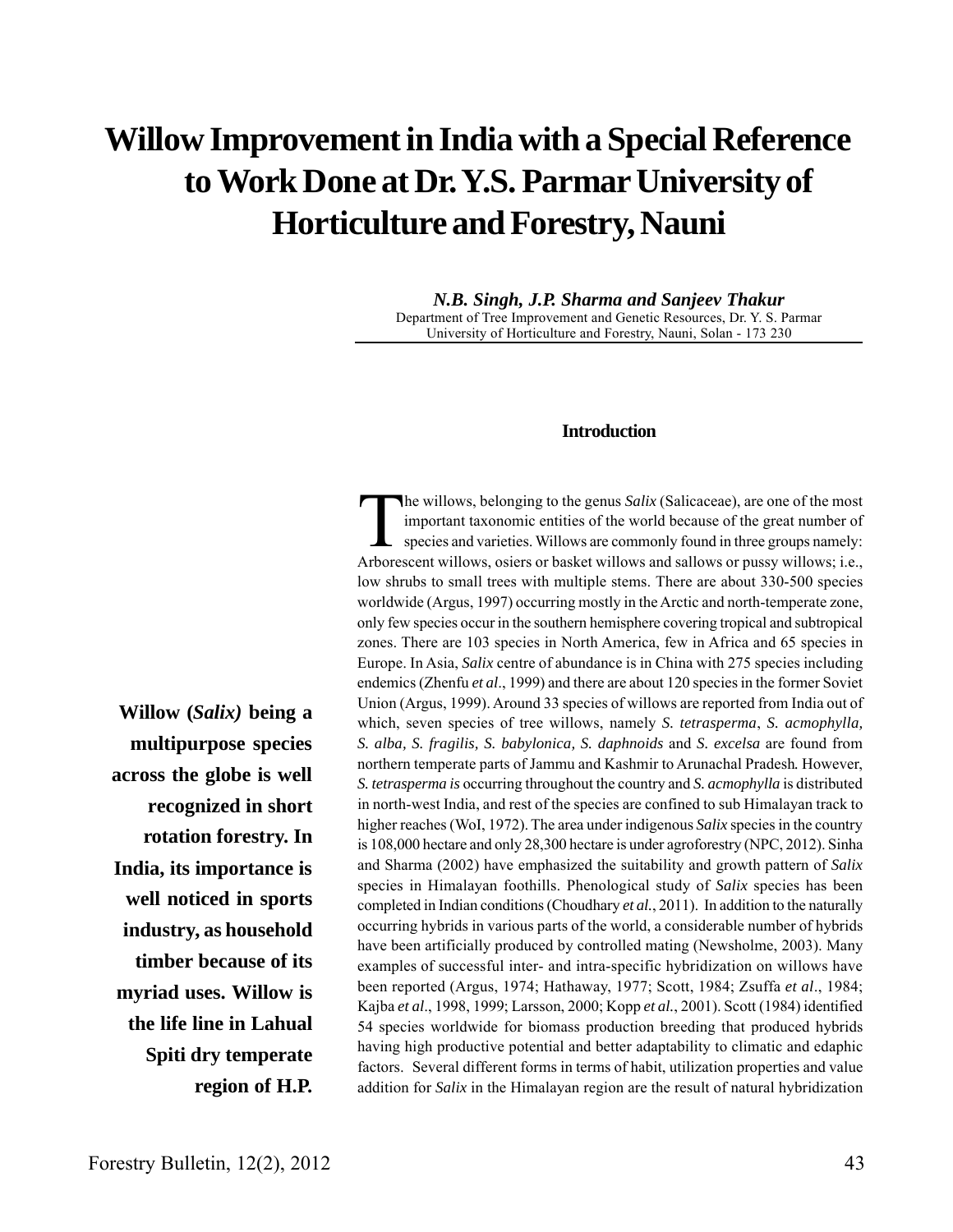(Biswas and Hussain, 2008). Many hybrids of *Salix* species (willow) have been developed through control-pollination in India (UHF, 2012). The productivity of hybrid clones of willow is reported to be 44 m<sup>3</sup>/ha/yr in Argentina, 50 m<sup>3</sup>/ha/yr in China, 67.2 m<sup>3</sup>/ha/yr in Turkey and, 70 m<sup>3</sup>/ha/yr in Croatia (Singh *et al*., 2011). In India clone J-799 recorded maximum diameter at breast height (16.50 cm) and volume index (0.554 m<sup>3</sup>) followed by NZ-1140 and 131/25 clones in five year growth. Bole straightness was registered highest in clone J-795 which was at par with clones 194, PN-721 and 131/25 (Sharma *et al.,* 2011).

#### **Willow Research in India**

## **Collection, Nursery Evaluation, Field Testing and Multilocation Trials of Willow Germplasms**

Willow (*Salix)* being a multipurpose species across the globe is well recognized in short rotation forestry. In India, its importance is well noticed in sports industry, as household timber because of their myriad uses. Willow is the life line in Lahual Spiti dry temperate region of Himachal Pradesh (H.P.). The very ecology and economics is based on the cultivation of this plant group; i.e., *Salix* species. There was large scale drying of willow plants in the region and as a result Himalayan Forest Research Institute (HFRI) at Shimla and university sent the team of scientists to ascertain the probable causes of mortality. Apart from other recommendations given by both teams separately, the replacement of old germplasm by new clones was one of the major course of actions suggested. Accordingly, the Department of Tree Improvement and Genetic Resources took the lead in researchable issues on willow.

#### **Germplasm collection**

Over the years two hundred clones/strains/species were procured from 20 different countries covering five continents namely Europe, North America, South America, Asia and Africa. These clones were subjected to repeated nursery screening in the year 2003-2005 followed by field testing (Sharma *et al.*, 2011).

#### **Nursery evaluation of arborescent willow germplasms**

**Nursery evaluation of 75 clones of willow:** The introduced clones were screened in the nursery twice. In the third testing juvenile growth traits were studied in the 75 introduced clones of *Salix* species. The clones were screened in the nursery by applying augmented completely randomized design with three check clones (SI-64-017, SI-63-007, Kashmiri willow) for phenotypic, genotypic, their correlations and principal component analysis. Significant differences were recorded for morphological traits among clones, except in leaf length among test clones and volume index, leaf length and petiole length among check verses test clones. The clones SI-63-016, J-799, PN-722, NZ-1002, PN-733, PN-731, SN-2, Sx61, 194 and 084/03 were found superior to check clones for the growth traits, viz., plant height, basal diameter and volume index. Heritability in broad sense (91.08 per cent) and genetic gain (75.24 per cent) were found highest for leaf breadth and volume index, respectively. Maximum positive and significant correlation coefficient (0.959) was recorded for basal diameter with volume index. Principal component analysis through correlation matrix revealed that three out of eight components contributed 85.03 per cent of the overall variation out of which the first principal component (ë=3.086) explained 38.57 per cent of the variance weighted maximum (0.937) by volume index (Singh *et al.,* 2012a).

**Nursery evaluation of 25 clones:** Twenty-five clones were evaluated for various growth characteristics. Maximum values for plant height (290.35cm) and collar diameter (17.38 mm) were recorded for clone 799 (U.K.), respectively. The highest value for shoot fresh weight (243.25 g), shoot dry weight (138.94 g), root fresh weight (184.05 g) and root dry weight (102.87 g) were recorded for Kashmir willow (U.K.). Heritability percentage (broad sense) was recorded to be maximum (99.78 per cent) for leaf area. Maximum genetic gain (61.58 per cent) was recorded for leaf area that was closely followed by number of branches (60.39 per cent). Growth characteristics were found to have positive and significant correlation with most of the characters (Joshi, 2009).

Principal component analysis (PCA), employed in the present study taking 12 important parameters, proved useful in extracting the most important factors. Three principal components contributed 83.49 per cent variance. First principal component contributed 59.55 per cent for 10 characters followed by second principal component 12.6 per cent for plant height and third one 11.33 per cent for leaf area. In the first PCA high loadings for traits such as total dry weight (0.966), total fresh weight (0.953), shoot fresh weight (0.928), shoot dry weight (0.921) and root fresh weight (0.901) represented those which are most likely to be important for selection and further improvement of willow. The study reveals that maximum weightage should be given to total dry weight due to its maximum variable loading for the initial selection of clones followed by plant height for the biomass improvement of willow (Singh *et al.,* 2012b).

**Nursery evaluation of 23 clones of willow:** Quantitative genetic parameters on growth characteristics, viz., height,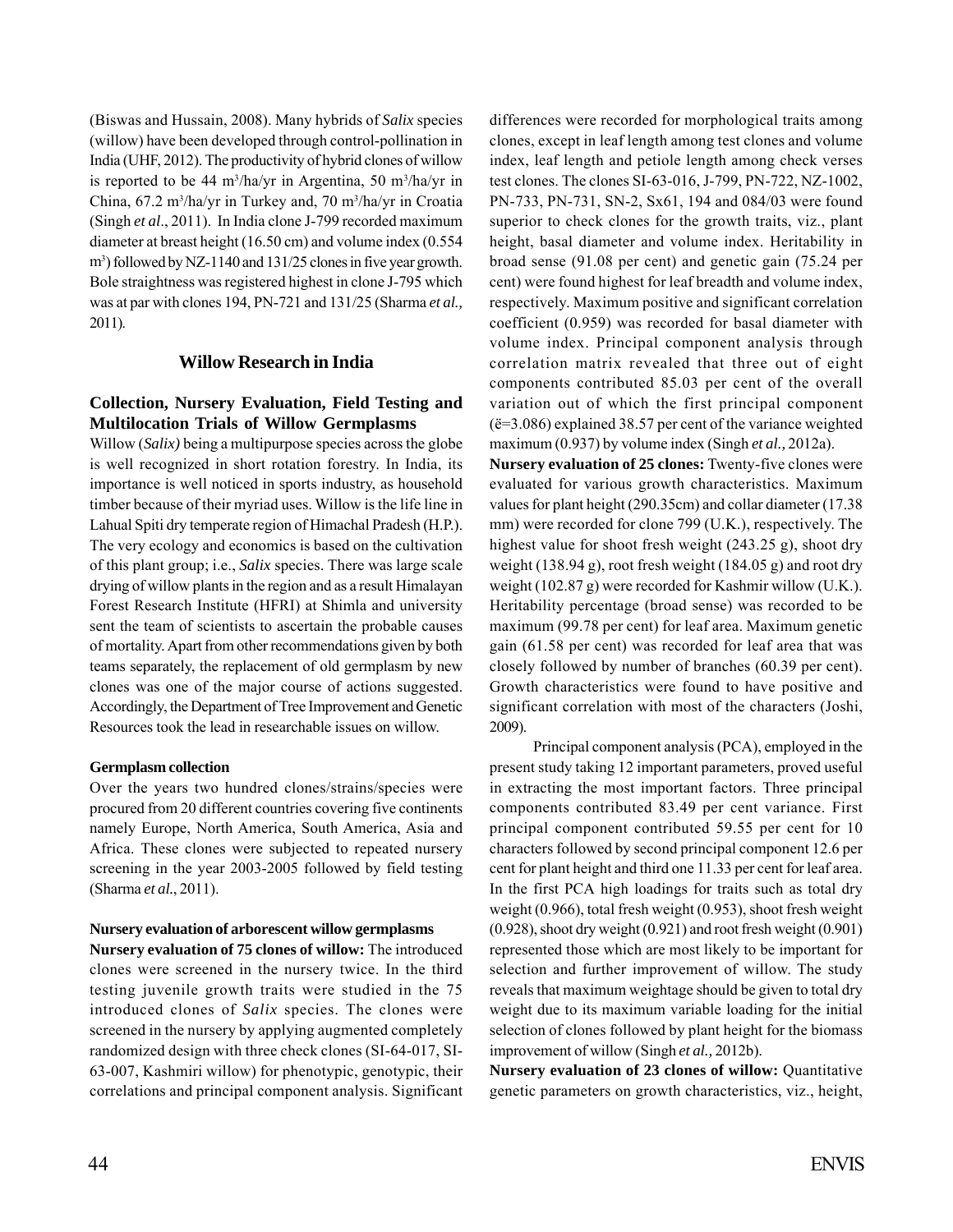collar diameter, volume index, number of branches, number of nodes, internodal length, leaf display, leaf area, fresh shoot weight, dry shoot weight, fresh root weight, dry root weight and total dry biomass were studied on 23 tree willow clones in order to analyse the variation in performance of these clones in the foothills of Himalaya mountains in India. Among all these parameters dry shoot weight showed widest range of values (4.68- 378.05 g, mean 117.86 g), followed by volume index (9.29-721.50, mean 356.42) whereas narrowest range was recorded for leaf display (195.0-291.0, mean 238.17). Regarding coefficient of variation, genotypic coefficient of variation (GCV), was maximum (81.78 per cent) for number of branches, while minimum (10.22 per cent) was exhibited by leaf display. All the biomass parameters, viz., fresh shoot weight, dry shoot weight, root fresh weight, root dry weight and total dry biomass showed higher genotypic coefficient of variation; i.e., 73.66 per cent, 72.06 per cent, 75.82 per cent, 71.21 per cent and 70.72 per cent, respectively in comparison with other parameters. Phenotypic coefficient of variation (PCV) followed same pattern with slightly higher values for all the parameters than GCV. Heritability percentage was recorded to be maximum ( $h^2$  b.s. = 96.10) in leaf display (days). It was followed by number of branches  $(h^2 b.s. = 96.00)$  and root fresh weight ( $h^2 b.s. = 96.00$ ), height ( $h^2 b.s. = 95.80$ ), root dry weight ( $h^2$  b.s. = 95.80) and total dry biomass ( $h^2$  b.s. = 94.90) and the minimum heritability ( $h^2$  b.s. = 78.10) was registered for inter nodal length. Genetic gain as per cent of mean varied from 20.64 to 164.74 for leaf display and number of branches, respectively. All five biomass parameters, viz., fresh shoot weight, dry shoot weight, root fresh weight, root dry weight and total dry biomass showed higher genetic gain as per cent of mean 145.42, 142.15, 153.06, 143.59 and 141.96, respectively. Genetic gain for height was recorded to be 67.51 per cent (Singh and Huse, 2004c; Huse *et al*., 2005; 2012).

Height, collar diameter and volume index, all at genetic level, showed a positive significant correlation with all the growth and biomass parameters except internodal length, which showed positive non-significant correlation coefficient with height. Number of branches exhibited positive significant correlation with all combination traits except the positive non-significant genotypic correlation with number of nodes and negative non-significant correlation with leaf area. Leaf display (days) reported positive significant correlation at both genotypic and phenotypic level with all growth and biomass traits except a positive but nonsignificant correlation with leaf area. Leaf area showed positive significant correlation with many growth and biomass

parameters but a positive and non-significant correlation with leaf display, root fresh weight and root dry weight was also found. Leaf area also showed a negative non-significant correlation with number of branches and internodal length. All the biomass parameters, viz., fresh shoot weight, dry shoot weight, root fresh weight, root dry weight and total dry biomass showed significant and positive genotypic correlation coefficient among themselves and with all growth and biomass parameters excepts positive non-significant correlation of leaf area with fresh root weight and dry root weight at both genotypic and phenotypic level. All the parameters showed higher genotypic correlation coefficient (GCC) than phenotypic correlation coefficient (PCC), with exception of correlation between fresh shoot weight and dry shoot weight which had both type of correlation coefficients (genotypic and phenotypic) same (0.997) and higher phenotypic correlation coefficient between number of nodes and number of branches (GCC =  $0.138$  and PCC =  $0.141$ ) and between root fresh weight and leaf area (GCC =  $0.125$  and  $PCC = 0.128$ ). Indirect selection can be effectively undertaken for the characters, having positive and significant correlations among themselves (Singh *et al.,* 2003; Singh and Huse, 2004d).

A viable alternative to index selection is the use of principal component analysis. This was found useful in poplar selection as a way to reduce the complexity of multidimensional data sets. By using the principal component analysis, four principal components were extracted: The first one had given value accounting for 50 per cent with 13 variables of growth traits – plant height, collar diameter, volume index, number of branches, number of nodes, leaf display, fresh shoot weight, dry shoot weight, fresh root weight, dry root weight, total dry biomass, wood per cent and fibre length; the second one (15 per cent; four variables – inter nodal length, leaf area, photosynthesis rate and transpiration), the third one (08 per cent; one variable – relative density), and the fourth one (06 per cent; three variables – moisture per cent, bark per cent and water use efficiency). Eigen values indicated that first three components explain 75 per cent of the overall variation in the data. For timber production, the above ground biomass, plant height, and diameter of first principal component should be given higher weighting for the selection of clones (Singh *et al.,* 2004).

#### **Field testing of willow clones**

The five years growth performance was evaluated on the willow clones raised in the experimental field at University Campus, Nauni. J-799 has given maximum average plant height (19.33m) which is at par with the clone NZ-1140 (16.33 m)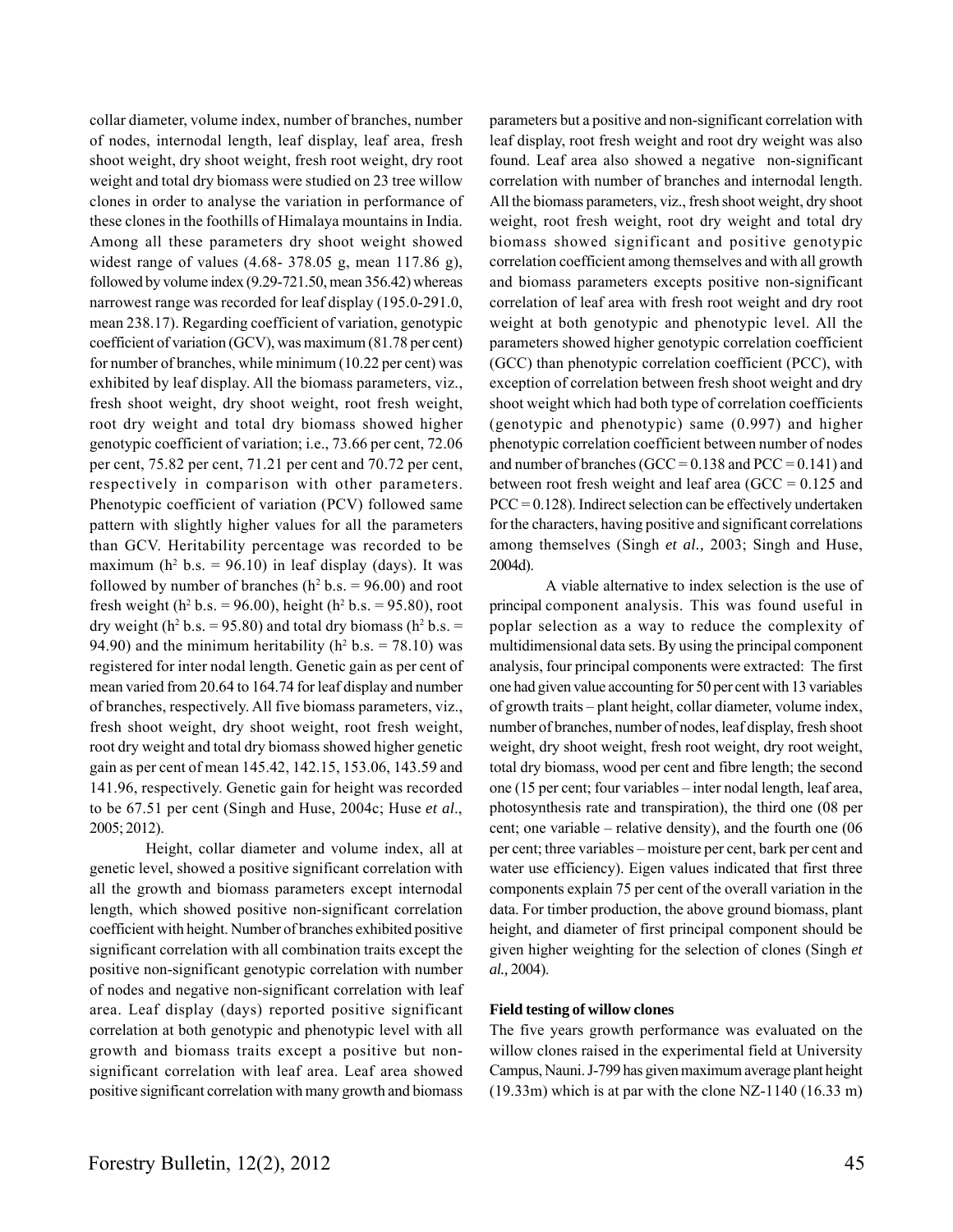followed by SI-63-007(14.30 m). As regards, diameter at breast height and volume index clone J-799 registered first rank followed by NZ-1140 and 131/25 recording 16.50 cm and 0.554 m<sup>3</sup>, 15.30 cm and 0.386 m<sup>3</sup>; 15.30 cm and 0.368 m<sup>3</sup>, respectively. Bole straightness was recorded maximum in clone J-795 which was at par with clones 194, PN-721 and 131/25. Heritability in broad sense (46.36 per cent) for bole straightness and genetic gain (67.95 per cent) of the volume index was found highest. Genotypic, phenotypic and environment coefficients of variations were recorded highest for volume index. Genetic correlation coefficient was highest between diameter at breast height and volume index (0.921). On the basis of five year growth performance, most promising five clones namely J-799, NZ-1140, 131/25, SI-63-007 and PN-731 were found suitable for lower and mid-hills of Himachal Pradesh (Sharma *et al.,* 2011; NPC, 2012). Clone J-799 exhibited maximum tree height of 21.23 meters, diameter at breast height 22.75 cm and volume index of  $1.119 \text{ m}^3$  in 6 years in the same experiment (Table 1) (UHF, 2012).

In another field experiment, 15 selected clones were planted in farmer field at Gandhigram, District Solan, H.P. in February 2007 to assess the performance under agroforestry (with peas, tomatoes and oil seeds). The growth data was recorded in February 2012. Perusal of the data revealed that maximum plant height (18.31 m), diameter at breast height  $(24.62 \text{ cm})$  and volume index  $(0.861 \text{ m}^3)$  were obtained by clone J799. Lowest plant height (5.45 m) collar diameter (7.56 mm) and volume (0.036 m<sup>3)</sup> were found in clone SE-63-016. Kashmiri willow (*S. alba* cv *coerulea*) (control) did not perform well and gave plant height, diameter at breast height and volume index of 7.39 m, 10.21 cm and 0.071 m<sup>3</sup>, respectively. Overall clone J-799 was found to be the best followed by clone SI-64- 017 and 084/03 (NZ-1002) (UHF, 2012).

#### **Assessment of site specific clones**

On the basis of five year growth stability parameters were worked out with respect to plant height. Clones J799, 131/25 and 194 were found suitable for rich environments. Clone SE-63-016 was found suitable for average environment for both the characters; i.e., plant height and diameter at breast height. Clone SI-63-007 was adaptive to overall environments but only for plant height character. For poor environments, clones NZ-1179 for plant height and PN-722, PN-721 for diameter at breast height are found suitable. Clones NZ-1040, NZ-1140, NZ-1130 were found most adaptive to rich environments for diameter at breast height.

#### **Multilocation trials**

Multi-location trials of 18 superior selected *Salix* clones have been carried out at 10 sites in H.P. and 26 locations in 13 states to study the genotype x environment interaction at different sites for analysis of suitability of clones for a particular site.

Multilocation trial of 18 superior clones planted at Rajgarh (Mandi), Tiuri (Una) and Devamanal (Sirmour) in Febuary 2011 were evaluated in the first week of February 2012. The data revealed that the maximum height at Tiuri (Una) was attained by clone NZ1002 (510 cm) which is at par with clones V-311, PN-722, NZ-1140, J-795, SI-64-017, SI-63-007 and PN 721. At Rajgarh (Mandi) maximum height (281.67 cm) was recorded in the clone J-799 which is at par with the clones PN-722, NZ-1040, Kashmiri willow, SI-63- 007, SI-64-017, 194, NZ-1179, NZ-1140 and MB-368. The clone NZ-1179 recorded maximum height (199cm) at Devamanal (Sirmour) which is at par with clones PN722, SE-63-016, Kashmiri willow and J799. The clone NZ-1002 recorded maximum basal diameter (62.19 mm) at Tiuri (Una) which is at par with clones SI-64-017, PN-722, V-311, NZ-1040, 131/25, PN-721, NZ-1140, NZ-1130 and SI-63-007. At Rajgarh (Mandi) clone J799 attained maximum basal diameter (13.06 mm) which is at par with clones SI-64-017, PN-722,194, Kashmiri willow, NZ-1040, NZ-1140 and SE-63-016. The clone NZ-1179 recorded maximum basal diameter (16.10mm) at

**Table 1. Growth performance of best clones at different multilocation sites**

| $\overline{\phantom{a}}$<br><b>Site</b> | Height (cm)  |              | <b>Basal diameter (mm)</b> |              | Volume index $(cm3)$ |              |  |
|-----------------------------------------|--------------|--------------|----------------------------|--------------|----------------------|--------------|--|
|                                         | <b>Clone</b> | <b>Value</b> | <b>Clone</b>               | <b>Value</b> | <b>Clone</b>         | <b>Value</b> |  |
| Devamanal (Sirmour) (1-yr-old)          | NZ-1179      | 199          | NZ-1179                    | 16.2         | Kashmiri willow      | 618          |  |
|                                         |              |              |                            |              | (Salix alba)         |              |  |
| Rajgarh (Mandi) (1-yr-old)              | J799         | 281.67       | J799                       | 13.06        | J799                 | 485.91       |  |
| Tiuri (Una) (1-yr-old)                  | $NZ-1002$    | 510          | $NZ-1002$                  | 62.19        | $NZ-1002$            | 24389.3      |  |
| Devamanal (Sirmour) (2-yr-old)          | J799         | 557          | J799                       | 48.6         | J799                 | 15844.5      |  |
| Gandhigram (Solan) (5-yr-old)           | J799         | 1831         | J194                       | $246.2**$    | J194                 | $0.861*$     |  |
| Nauni (6-yr-old)                        | J799         | 2122         | J799                       | $227.5**$    | J799                 | $1.119*$     |  |

\*Volume index in cubic meter; \*\* Diameter at breast height.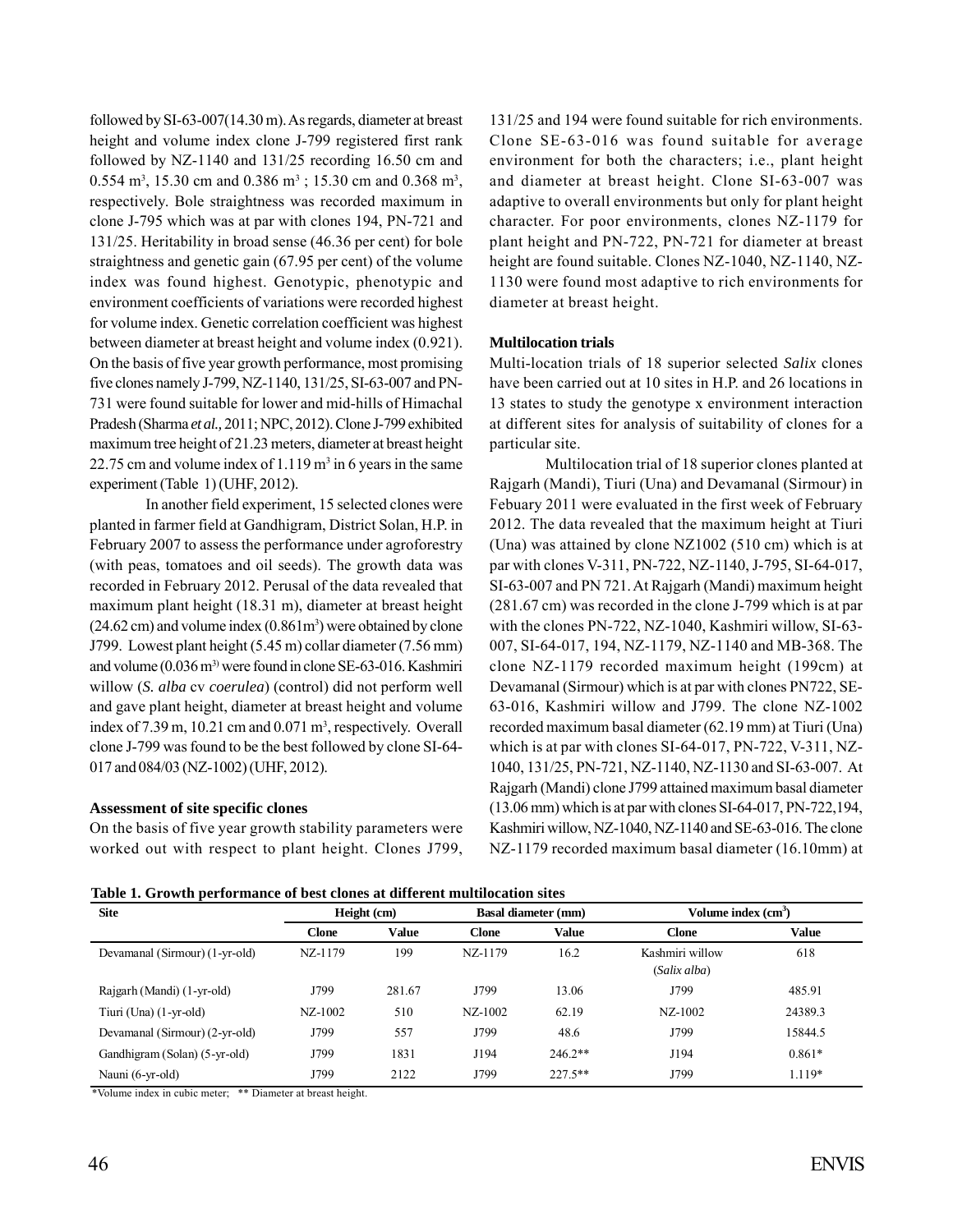Devamanal (Sirmour) which is at par with clones Kashmiri willow and SI-64-017 (UHF, 2012).

## **Reproductive Biology, Crossing Pattern and Hybridization in** *Salix* **Species**

#### **Phenological behavior of different** *Salix* **species**

Six staminate and seven pistillate species were selected for reproductive biology studies. Observations were recorded on different vegetative and reproductive characters in 2008- 2009 and 2009-2010. Analysis of variance revealed significant variation among different species with respect to the duration taken for completion of different phenological events. *Salix tetrasperma*, *S. acmophylla, S. babylonica* and *S. alba* were reported to initiate most of phenological events earlier than other species. *S nigra* was found to be last in initiation of different phenological events. There was delay in initiation of first phenological event by different species by atleast seven days in 2010 as compared to 2009. Maximum period of vegetative growth was recorded for both staminate and pistillate *S. matsudana* followed by pistillate *S. jessonensis* whereas minimum period was judged for both staminate and pistillate *S. alba.*

The male flower buds burst earlier than the vegetative bud whereas in female the flower buds burst after the leaves started emerging in all the species. *S. tetrasperma S. jessonensis*, *S. acmophylla*, *S. alba* and *S. babylonica* remained leafless from 3<sup>rd</sup> week of November to 1<sup>st</sup> week of February, whereas *S. matsudana* and *S. nigra* remained leaf less from 2nd week of December till 2nd week of March. Both pistillate and staminate *S. alba* recorded maximum leafless period (100.80, 103.70 and 101.00, 114.67 mean days), respectively in two successive years.

Flower buds of all the species under study from emergence to maturity were examined and divided into five different stages according to their development and maturity. Among staminate species catkin length ranged between 2.00 cm (*S. babylonica*) to 4.94 cm (*S. tetrasperma*)*.* Maximum female catkin length (6.06 cm) was recorded for *S. nigra* where minimum (1.06 cm) was recorded for *S. jessonensis.* Maximum capsule (fruit) length (6.80 cm) was recorded for *S tetrasperma* whereas minimum capsule (fruit) length of 3.78 mm was recorded for *S. babylonica*. *S. acmophylla*, *S. tetrasperma*, *S. jessonensis* and *S. gracilistyla* were among early flowering species whereas *S. udensis* flowered in staggered manner from last week of January to last week of March. Species like *S. babylonica* and *S. alba* initiated flowering between last week of February and 1st week of March whereas *S. matsudana* and *S. nigra* flowered between 2nd and 4th week of March. *S. tetrasperma*

and *S. babylonica* fruit took maximum and minimum time, respectively for its development. Seed dispersal was noticed earlier in *S. tetrasperma*, *S. jessonensis, S. acmophylla* and *S. babylonica* dispersing their seeds during last week of March followed by *S. alba* and *S. matsudana in* 2nd week of April*. S. nigra* dispersed its seeds in last week of April. The length of receptive period of each species varied between three to six days with *S. babylonica* recording minimum (three days) and S. *nigra* maintaining a receptive appearance for six days after pollination. Pollen germination was observed in stigmas that were of age group between 48 to 72 hours for *S. tetrasperma*, *S. alba*, *S. matsudana* and *S. babylonica* (Choudhary *et al.,* 2011).

#### **Pollen study of** *Salix* **species**

Pollen grains of different species/clones were collected in bulk from January to March during 2009 and 2010 both by solvent method and by direct extraction from catkins. The collected pollen grains were stored in sealed desiccators for further use in breeding programmes and for studying the effect of temperature and duration of storage on pollen viability percentage. The size of pollen ranged between 40.49 μ in clone 131/25 to 20.20 μ in *S. babylonica*. *In-vitro* pollen germination percentages of directly collected controls, viz., *S. tetrasperma* (control 1) and *S. alba* (control 2) were maximum 54.28 per cent, 59.60 per cent and 63.58 per cent, 62.88 per cent in 2009 and 2010, respectively as compared to pollen extracted with toluene. Average pollen germination percentage was more in the year 2010 as compared to average pollen germination in 2009. Similarly pollen viability percentages of pollen extracted with toluene were lower than both of the directly collected controls in 2009 and 2010. Maximum viability percentage (79.63) per cent) of toluene extracted fresh pollen was recorded for *S. tetrasperma* (TWE) in 2009. In the year 2010 maximum viability percentage (80.50 per cent) of toluene extracted pollen was recorded for *S. tetrasperma* clone TFB.

The long term storage showed a linear declining trend in the viability percentage among different species/ clones stored at -20 $\rm{^0C}$  and 4 $\rm{^0C}$  temperature in 2009 and 2010. Decline in pollen viability was at higher rate within first three months at -20 $\rm{^{\circ}C}$  as compared to 4 $\rm{^{\circ}C}$  -20 $\rm{^{\circ}C}$  temperature with controlled humidity was found effective in long term storage of pollens for breeding programmes.

Different pollen vectors that consistently visited the flowers of different *Salix* species included flies, wasps, honey bees and bumble bees. These insect visited flowers all the day but maximum activity was observed between 8.30 am to 11.30 am which coincided with the pollen shedding and anthesis (Choudhary *et al.,* 2011).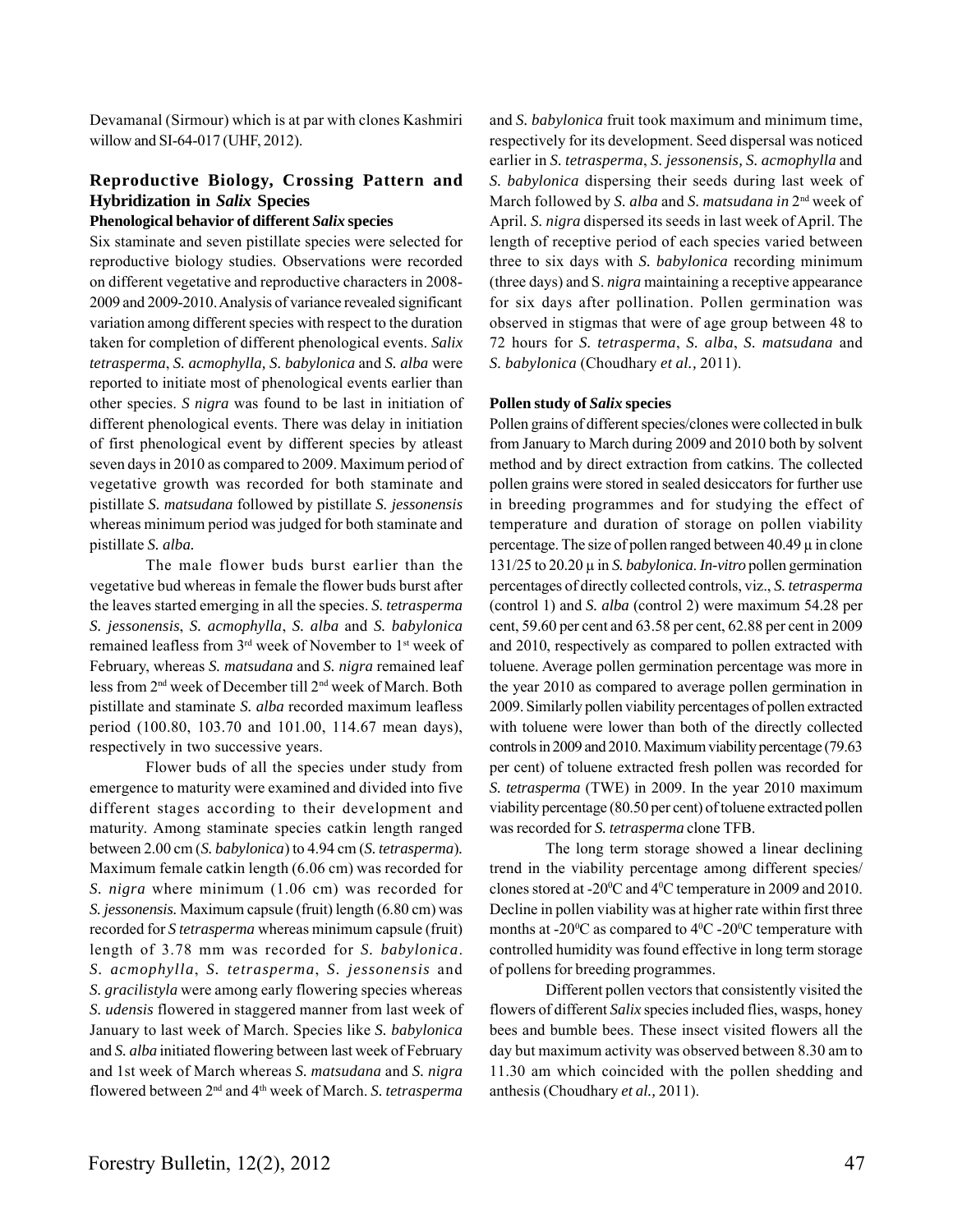#### **Crossing pattern and controlled hybridization**

The crossability pattern and genetic variation among controlled pollinated progenies of tree willows (*Salix* spp.) was studied during 2008-2010. The investigations included the study on reproductive biology of different *Salix* species, pollen collection, storage, germination and pollen viability of different species/clones, assessment of crossability relationship among selected species, controlled hybridization among selected willow clones using incomplete diallel mating design for production of hybrids, revealing molecular genetic variation among selected species/clones that also included the parents involved in hybridization and paternity analysis of hybrids (Table 2).

Species, viz., *S. tetrasperma* and *S. matsudana* showing higher compatibility rate and values of crossability parameters in intra-specific cross combinations. *S. matsudana* and *S. alba* were found highly compatible and showed higher values of crossability parameter among inter-specific combinations should be involved in interspecific breeding programme. Intra-specific crossing in the species, viz., *S. tetrasperma* and *S. matsudana* [*S. tetrasperma* (LP) x *S. tetrasperma* (TWE), *S. tetrasperma* (LNF) x *S tetrasperma* (LNM), *S. tetrasperma* (LP) x *S. tetrasperma* (TFB) and *S. matsudana* (PN-227) x *S. matsudana* (PN7-22)] was found easier and genotype may be used for objective specific breeding. Pollen parents, viz., *S. tetrasperma* (TFB), *S. tetrasperma* (TWE) and *S. tetrasperma* (LNM) with significant and positive GCA effects for all crossability parameters may be accommodated in breeding programmes. Similarly female parents, viz., *S. tetrasperma* (LP) and *S. tetrasperma* (LNF) with significant and positive GCA effect for the number of seed per catkin and germination per cent respectively may be used for improvement through intra-specific hybridization. Since dominance variance excelled additive variance, non additive genetic components had played role for all the

characters which suggested the need for exploitation of hybrid vigour by heterosis breeding and population improvement by recurrent selection.

Based on hybrid vigour over check cross, significant desirable SCA effects and mean performance of with respect to crossability parameters, combinations, viz., *S .tetrasperma* (LNF) x *S. tetrasperma* (LNM), *S. tetrasperma* (LNF) x *S. tetrasperma* (TFB), *S. tetrasperma* (LG) x *S. tetrasperma* (TFB), *S. tetrasperma* (LN) x *S. tetrasperma* (TFB) and *S. matsudana* (PN227) x *S. alba* (Kashmiri) were found promising. These combinations showed desirable heterotic effects for most of the nursery growth characters which indicated hybrid vigour over check cross. High broad sense heritability coupled with high genetic gain for the nursery growth traits indicated additive gene effects had played dominant role and selection among full sib families would be effective for further improvement of the characters (Choudhary *et al.,* 2011).

#### **Seed germination and nursery growth performance of hybrids**

Analysis of variance for different nursery growth traits of the important crosses revealed significant variations among fullsib families. However, non-significant variation was observed for 100 seed weight among full-sib families. Germination percentage showed the widest range of values (33.40-85.00 per cent) with a mean value of 60.84 per cent followed by plant height (16.98-66.79 cm, mean 27.50 cm) and the narrowest by internodal length (0.78-2.84, mean 1.72). The genotypic and phenotypic variances were maximum for germination percentage (403.63 and 414.19), while minimum was exhibited by internodal length (0.27cm and 0.28 cm) respectively. Plant height exhibited the maximum (291.21 per cent) genotypic coefficient of variation while the minimum was noticed for internodal length (39.95 per cent). Maximum phenotypic coefficient of variation (291.52 per cent) was exhibited by number of leaves while the minimum (40.58 per cent) was

| S. no. | Female                | Pollen parent           |                         |                         |                               |                       |  |
|--------|-----------------------|-------------------------|-------------------------|-------------------------|-------------------------------|-----------------------|--|
|        |                       | S. tetrasperma<br>(TFB) | S. tetrasperma<br>(TWE) | S. tetrasperma<br>(LNM) | $(SI-$<br>S. alba<br>$63-007$ | S. alba<br>(Kashmiri) |  |
|        | S. tetrasperma (LP)   | $\times$                | $\times$                | ×                       | $\times$                      |                       |  |
| 2.     | S. tetrasperma (LNF)  | $\times$                | $\times$                | ×                       | $\times$                      | $\times$              |  |
|        | S. tetrasperma (LG)   | ×                       | $\times$                |                         | $\times$                      | $\times$              |  |
| 4.     | S. tetrasperma (LN)   | $\times$                | $\times$                | ×                       | $\times$                      | $\times$              |  |
|        | S. matsudana (PN-227) | $\times$                |                         | ×                       |                               | $\times$              |  |

**Table 2**. **Controlled crossing (hybridization) scheme involving five female and five male (incomplete diallel)**

(×) Crosses obtained; (-) Not produced viable seeds.

LN: Local nala (*S. tetrasperma*), LNF: Local nala female (*S. tetrasperma*), LNM: Local nala male (*S. tetrasperma*), TFB: *S. tetrasperma* floriculture block, TWE: *S. tetrasperma* entomology field, LP: *S. tetrasperma* polyhouse, LG: *S. tetrasperma* germplasm block.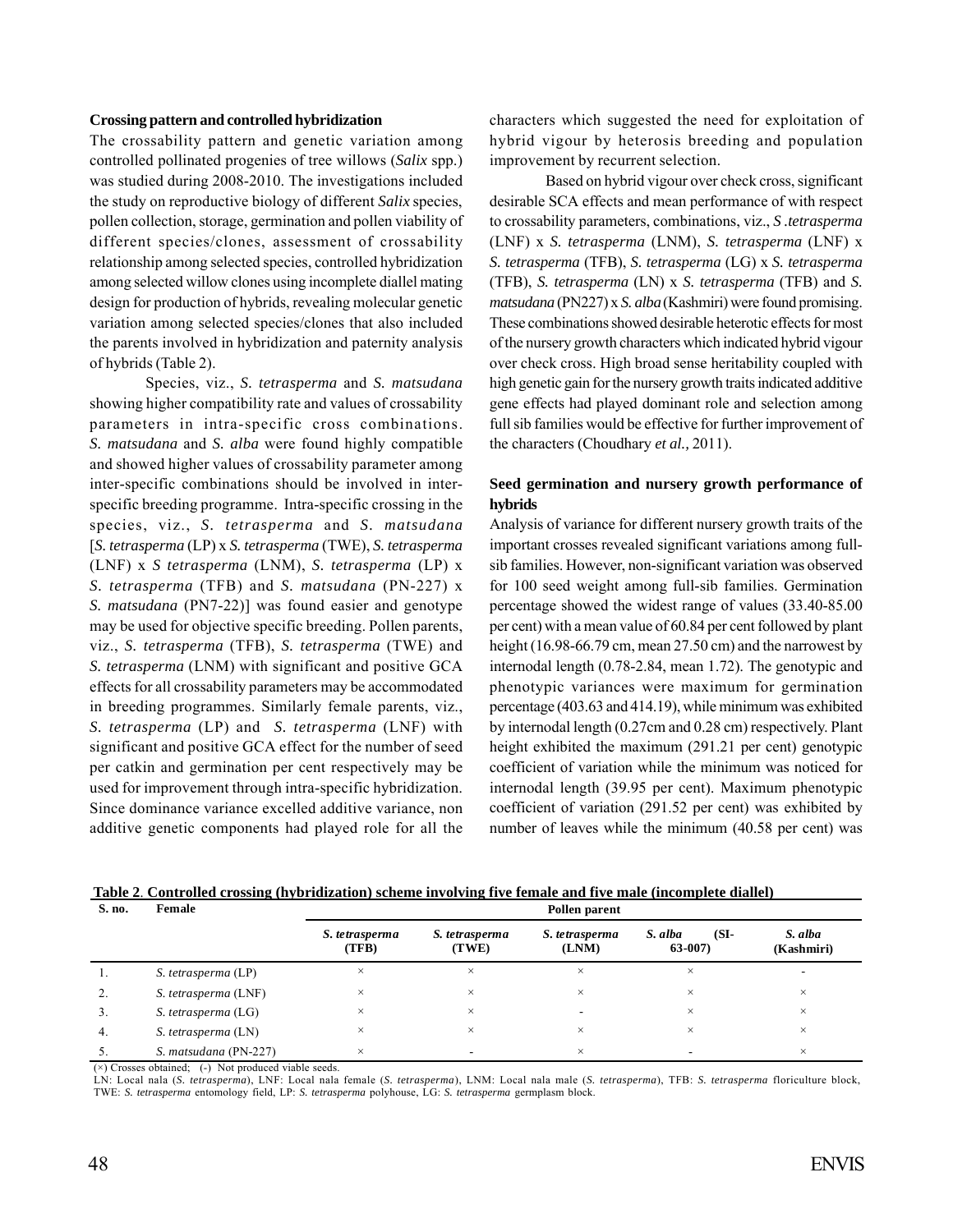estimated for internodal length. Heritability percentage (broadsense) was maximum in plant height (99.79 per cent) whereas, minimum was recorded by number of leaves (87.73 per cent). Germination percentage had the maximum genetic advance (40.86) while the minimum genetic advance was exhibited for internodal length (1.06 cm). Maximum genetic gain was observed in plant height (114.3 per cent) while the minimum was recorded in leaf area (57.56 per cent).

Germination percentage and survival percentage expressed maximum significant positive genotypic (0.917) and phenotypic (0.905) correlation among themselves. Plant height expressed significantly positive correlation with number of leaves (0.669) at genotypic level whereas it exhibited significantly positive correlation with internodal length at both genotypic (0.826) and phenotypic level (0.820). Collar diameter was found significantly positive correlated with germination percentage and survival percentage at both genotypic (0.847 and 0.868) and phenotypic (0.838 and 0.861) levels respectively. Similarly leaf area was found positive and significant correlated with internodal length and germination percentage at both genotypic (0.807 and 0.794) and phenotypic (0.802 and 0.772) level. Number of leaves exhibited positive and significant correlation with internodal length (0.822 and 0.811), germination percentage (0.798 and 0.762) and survival percentage (0.748 and 0.728) at both genotypic and phenotypic levels respectively (Choudhary *et al.,* 2011).

The control breeding/hybridization work in *Salix* clones was continued during the year 2011 and 2012 involving eight females and 16 males. Highest percentage of successful crosses (92.38 per cent) were obtained between clone PN 227 (*S. matsudana*) x SI-63-007 (*S. alba*), whereas, percent of catkins in which seeds were obtained was highest (82.78 per cent) in cross between J799 (*S.matsudana* x *S. alba*) x NZ1140 (*S.matsudana* x *S. alba*). One year old seedling performance in nursery revealed maximum mean height (322.64 cm) by hybrids of PN 227 x SI-63-007 followed by PN227 (*S.matsudana*) x 131/25 (*S. babylonica* x *S. alba*). Collar diameter (18.94mm) and number of branches (52.2) were also recorded highest in hybrids of cross PN 227 x SI-63-007 (UHF, 2012).

#### **Clonal evaluation of hybrids in the nursery field after clonal trial**

*Salix* hybrids developed in the department in the year 2010 were planted in nursery at 50 cm x 40 cm distance in three replications in March 2011 and analysed in November 2011 for the main characters plant height and basal diameter. Maximum height (260 cm) and basal diameter (20.72 mm) was recorded in the clone UHFS 24/10 and UHFS 17/10, respectively (UHF, 2012).

#### **Evaluation of** *Salix* **Clones with Respect to Wood and Photosynthetic Traits**

#### **Evaluation of genetic parameters for wood characteristics in clones of willow**

In order to assess adaptation or to have desirable attributes, an intensive nursery evaluation of twenty three initially screened clones including two locals was undertaken so as to rapidly incorporate in to breeding programmes. The maximum moisture content (47.55 per cent) and fibre length (0.78 mm) were recorded in clone SE-69-002 (*Salix matsudana*), maximum density (0.52 g cm<sup>-3</sup>) was recorded for clone SI-64-010 (*S. alba*). While, maximum wood (78.33 per cent), and minimum bark (21.67 per cent) was recorded for Kashmiri willow. High heritability in broad sense (83.10 per cent) was recorded for bark percentage among wood characters. Genetic gain was maximum for bark percentage (21.33 per cent) closely followed by fibre length (16.67 per cent) (Singh and Huse, 2004a; Huse *et al.*, 2012).

In an another experiment the variation in wood basic density and fibre length was assessed in twenty-five promising willow clones. Analysis of variance at the end of first year growth showed significant difference among clones with respect to both the characters. Value of basic density ranged from 0.40 to 0.58g/cc with clone SE-75-001 registering maximum value (0.58g/cc). Fibre length varied from 0.59 mm to 0.81mm. The clone Kashmir willow (U.K.) and SE-75-001(Italy) stands out because of their long fibre and high wood density, respectively. Moderately high heritability values 56.10 and 55.2 per cent for wood density and fibre length respectively indicated strong genetic control to warrant selection and breeding programme (Joshi, 2009).

#### **Physicochemical characteristics of wood of promising willow clones**

Studies on wood of 21 promising willow clones revealed significant variation between physicochemical characteristics of wood of promising willow clones. Among different physical characteristics clone 212/03 registered maximum height, diameter and wood percentage of 12.43m, 9.87 cm and 87.07 per cent, respectively. The maximum bark percentage of 36.13 per cent was exhibited in clone SI-63-016. Also moisture content, specific gravity and fibre length showed significant variation. The maximum moisture content of 110.49 was found in clone 131/25, specific gravity of 0.81 in clone MB-368 and fibre length of 1.93 mm in clone 172. The maximum cold water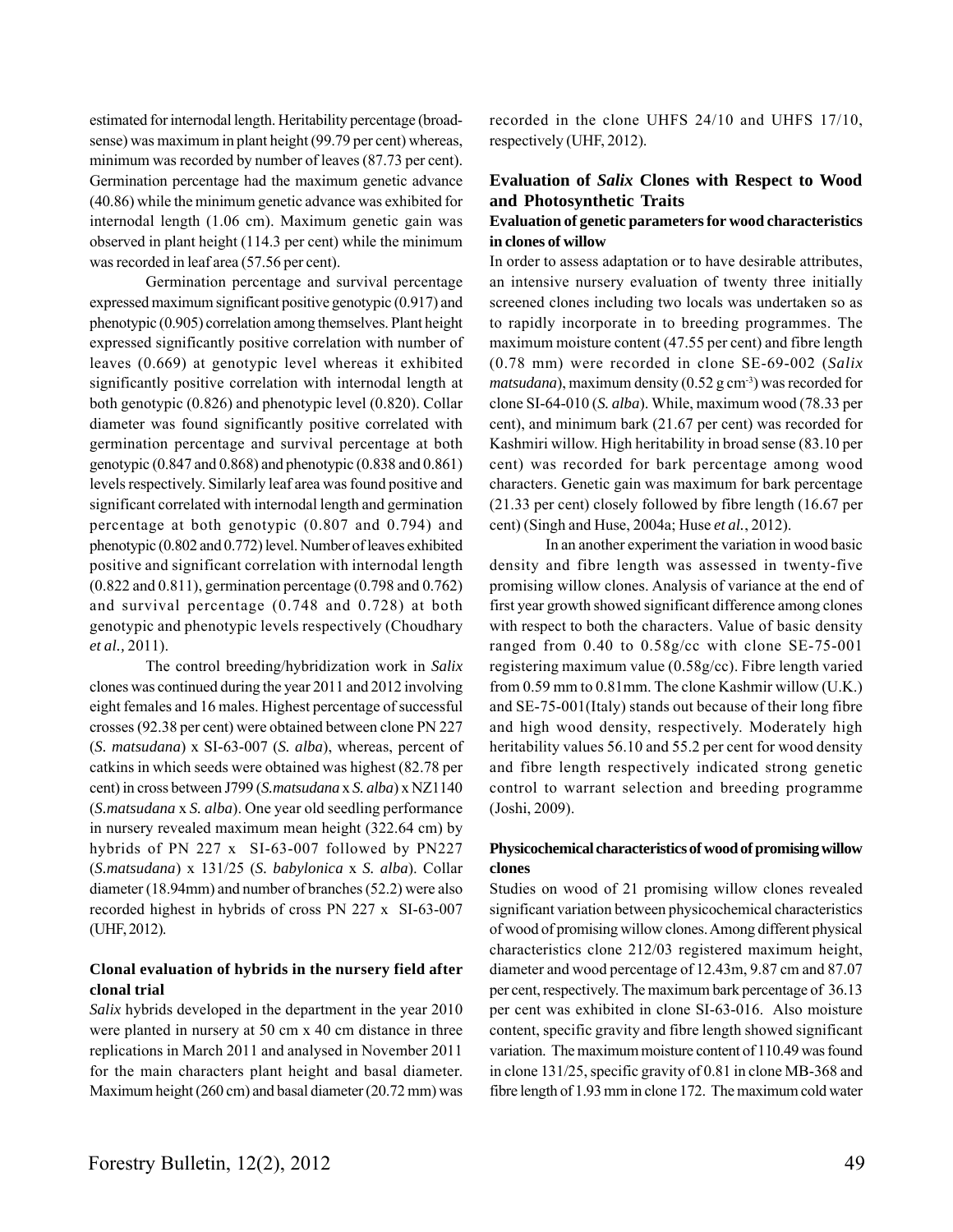extractives, hot water extractives, alcohol-benzene extractives, lignin and holocellulose contents was noticed in clones SI-64-17 (7.67 per cent), NZ-1002 (11.33 per cent), PN-721 (7.10 per cent), V-99 (26.33 per cent) and 131/25 (79.33 per cent), respectively. The wood percentage had highly significant positive correlation with other studied physical parameters, viz., diameter and height. Also significant positive correlation was seen between diameter and height, moisture content and holocellulose content, and moisture content and height. Highly significant negative correlation was observed in bark percentage and wood percentages followed by bark percentage vs. diameter, fibre length vs. hot water extractives, bark percentage vs. height and diameter vs. specific gravity. Highly significant positive genotypic and phenotypic correlation coefficients were obtained between diameter and wood percentage while highly negative genotypic and phenotypic correlation coefficients were noticed between wood percentage and bark percentage. The values for phenotypic and genotypic coefficients of variability, heritability, genetic advance and genetic gain ranged between 2.51-35.63 per cent, 2.09-30.49 per cent, 24.00-92.00 per cent, 0.03-31.20 and 3.95-53.73 per cent, respectively (Kilemwa, 2010).

#### **Genetic variability of photosynthetic traits studied on tree willows**

Twenty-three tree willow clones comprising of seven species were studied for variability of photosynthetic traits and their relationship at establishment year. Photosynthesis, transpiration and instantaneous water use efficiency (WUEi) were determined and the data were further subjected for the estimation of genotypic and phenotypic coefficient of variability (GCV and PCV), heritability and genetic gain (as per cent of mean). Clone SE-69-002 (*Salix matsudana*) showed highest photosynthesis  $(16.51\mu \text{ mol m}^2\text{s}^{-1})$  and transpiration (9.09 m mol m-2s-1) rate. Clone Sx61 (*S. udensis*) excelled for water use efficiency  $(3.09\mu \text{ mol } \text{Co}_2/\text{m } \text{mol } \text{H}_2\text{O})$ . The maximum GCV (39.99) was recorded for transpiration, followed by photosynthesis (38.36) and least in case of WUEi (19.71). Heritability ( $h^2$  b.s.) was recorded maximum (85.30 per cent) for transpiration, 80.00 per cent for photosynthesis and 26.55 per cent for WUEi. A positive significant correlation ( $r = 0.754$ ) was observed between photosynthesis and transpiration. WUEi showed significant negative correlation ( $r = -0.364$ ) with transpiration whereas positive non significant ( $r = 0.209$ ) correlation with photosynthesis. Certain clones showed high rate of photosynthesis along with increasing dry weight biomass (Singh and Huse, 2004b; Huse *et al.*, 2008, 2011a, 2011b).

#### **Molecular Profiling of** *Salix* **Clones**

#### **Molecular characterization and assessment of intra-specific relationship among** *S. alba* **clones using RAPD markers**

Genetic diversity and relationship among thirty six genotypes of *Salix alba* were studied using RAPD markers. Five random decamer primers were used to generate 55 RAPD markers by PCR ranging in size 280bp to 1650 bp and all of them were found to be polymorphic with an average of 11.0 RAPD marker per primer. The genetic similarity ranged from 0.418 to 0.873. The lowest similarity value (0.418) was recorded between 668 (T<sub>5</sub>) (Lockinge) and SI-2/61(T<sub>18</sub>) from Netherlands and Hungary, respectively. The maximum similarity value (0.873) was observed between SI-64-063 ( $T_{10}$ ) (Italy) and Veliki bajar  $(T_7)$  (Hungary), respectively (Table 3). The UPGMA clustering (Fig. 1) result indicated that clone 668 (Lockinge) from the Netherlands has most divergent genotype. The dendrogram also reveals that the distribution of various genotype into clusters and within cluster was somewhat random although some of the genotype belonging to same country were placed in same cluster. The results of RAPD analysis indicated that genetic diversity from the Netherlands showed maximum variation and genotype from U.K. were found to be most similar having minimum mean genetic distance. Yugoslavia and the Netherlands had maximum mean genetic distance whereas Turkey and the Netherlands were found to be the closest.

#### **Molecular characterization** *Salix* **clones using RAPD and SSR markers**

Twenty-five promising willow clones were selected after nursery screening twice. These genotypes belong to six countries. Molecular diversity among the clones was estimated using sixteen RAPD and fourteen SSR primers. A total of 363 markers were generated and out of which 351 were polymorphic, showing high (96.7 per cent) rate of



**Fig. 1. Dendrogram based on UPGMA analysis of 36 clones of willow using RAPD markers.**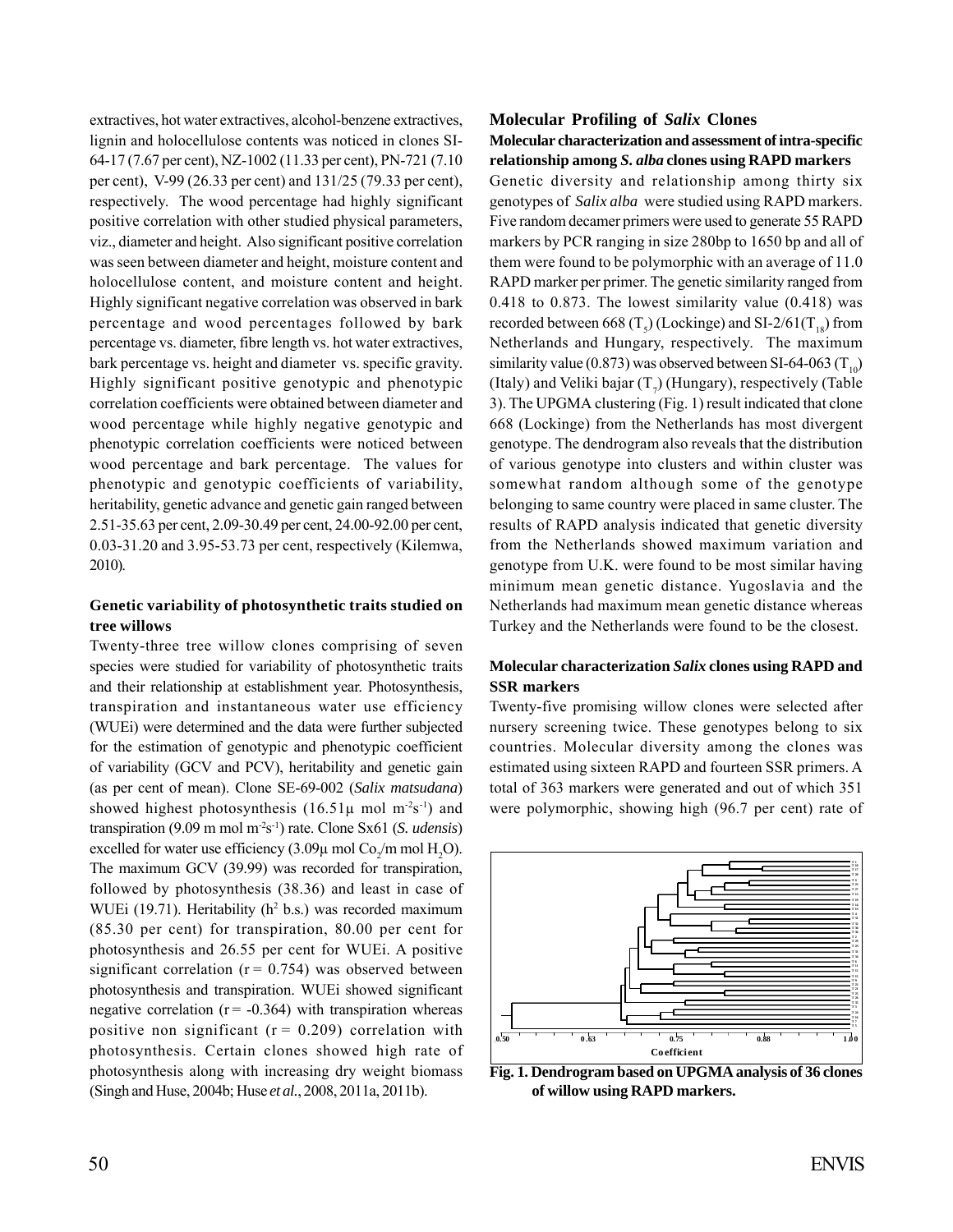|  |  | Table 3. RAPD based genetic distances within and among different populations (source countries) |
|--|--|-------------------------------------------------------------------------------------------------|
|  |  |                                                                                                 |

| Country              | -       | UK    | Hungary                  | Italy                    | <b>The Netherlands</b>   | Yugoslavia*              | Turkey |
|----------------------|---------|-------|--------------------------|--------------------------|--------------------------|--------------------------|--------|
| UK                   | Mean    | 0.234 | $\overline{\phantom{a}}$ | $\overline{\phantom{0}}$ |                          |                          |        |
|                      | Maximum | 0.346 | $\overline{\phantom{a}}$ | $\overline{\phantom{a}}$ | $\overline{\phantom{a}}$ |                          |        |
|                      | Minimum | 0.164 | $\overline{\phantom{a}}$ | $\overline{\phantom{0}}$ | $\overline{\phantom{a}}$ |                          |        |
| Hungary              | Mean    | 0.296 | 0.282                    | $\overline{\phantom{a}}$ | $\overline{\phantom{a}}$ | $\overline{\phantom{0}}$ |        |
|                      | Maximum | 0.509 | 0.418                    | $\overline{\phantom{a}}$ | $\overline{\phantom{a}}$ | $\overline{\phantom{0}}$ |        |
|                      | Minimum | 0.200 | 0.182                    | $\overline{\phantom{a}}$ | $\overline{\phantom{a}}$ | -                        |        |
| Italy                | Mean    | 0.305 | 0.293                    | 0.345                    | $\overline{\phantom{a}}$ |                          |        |
|                      | Maximum | 0.473 | 0.473                    | 0.491                    |                          |                          |        |
|                      | Minimum | 0.182 | 0.127                    | 0.182                    |                          |                          |        |
| The Netherlands      | Mean    | 0.258 | 0.334                    | 0.332                    | 0.385                    |                          |        |
|                      | Maximum | 0.527 | 0.582                    | 0.564                    | 0.564                    |                          |        |
|                      | Minimum | 0.218 | 0.164                    | 0.145                    | 0.291                    |                          |        |
| Yugoslavia           | Mean    | 0.320 | 0.279                    | 0.304                    | 0.437                    | 0.352                    |        |
|                      | Maximum | 0.418 | 0.400                    | 0.418                    | 0.545                    | 0.382                    |        |
|                      | Minimum | 0.218 | 0.236                    | 0.200                    | 0.236                    | 0.309                    |        |
| Turkey               | Mean    | 0.302 | 0.318                    | 0.331                    | 0.352                    | 0.289                    | 0.276  |
|                      | Maximum | 0.418 | 0.400                    | 0.455                    | 0.509                    | 0.400                    | 0.345  |
| $\sim$ $\sim$ $\sim$ | Minimum | 0.145 | 0.218                    | 0.218                    | 0.236                    | 0.218                    | 0.218  |

\* Indicates Yugoslavia and Croatia combined.

polymorphism. Out of thirty, eighteen primers showed 100 per cent polymorphism. RAPD widely scored over SSR markers in polymorphic information content. UPGMA dendrogram based on both RAPD and SSR markers resolved into four major clusters. The similarity coefficient (Fig. 2) among 25 clones of willow ranged from 0.71 to 0.86. Maximum similarity (86 per cent) was observed between 795  $(T_{11})$  and PN-721(T<sub>14</sub>) and SI-63-007(T<sub>12</sub>) and V-99(T<sub>13</sub>). Thus, these genotypes showed maximum degree of similarity in their genetic makeup. However the minimum values were observed between SE-69-002 ( $T_{24}$ ) and 84/11( $T_{6}$ ) (0.71) followed by SE-69-002 and 17-93-A  $(T_2)$  (0.72). RAPD and SSR analysis proved helpful for estimating the magnitude of genetic diversity at molecular level. The clustering further indicated that the geographic distribution may not be the true index of genetic diversity in willow clones. On the basis of banding pattern, RAPDs and SSRs were effectively used for molecular characterization of willow clones used in this study (Joshi, 2009).



**Fig. 2. Dendrogram based on UPGMA analysis of 25 clones of willow using RAPD and SSR markers.**

## **Molecular analysis of parents used for crossing through RAPD and SSR molecular markers**

Seventeen RAPD and 10 SSR primers were effective in revealing polymorphisms among different species/clones of willows. A total of 92 scorable bands with an average of 4.11 bands per primer were obtained in RAPD study. Out of the total, 92 scorable bands, 72 showed polymorphism and 20 bands exhibited monomorphism resulting in 78.26 per cent polymorphism among 22 genotypes. Three out of 17 primers exhibited 100 per cent polymorphism. The amplified product obtained in the study ranged between 50-4282 bp. Jaccard's similarity correlation coefficient ranged from 0.43 between *S. acmophylla* and *S. pierotii* and *S. pierotii* and 799 to 0.91 between two male genotypes (SI-63-007 and Kashmiri) of *S*. *alba*. The dendrogram exhibited seven clear clusters.

Out of 10 SSR primers only seven primers produced SSR profiles with intense banding pattern and generated a unique set of amplification products. Out of the total 24 scorable bands, 16 showed polymorphism and eight bands exhibited monomorphism with an average of 3.43 bands per primer. A unique band of approximately 100 bp was generated by SB-80 for *S. udensis.* Jaccard's similarity correlation coefficient values (Fig. 3) was highest value (0.98) between two male genotypes of *Salix tetrasperma* [*S. tetrasperma* (TFB) and *S. tetrasperma* (LNM)] and lowest (0.64) between *S. udensis* and *S. nigra*, *S. udensis* and *S. tetrasperma* (TWE) and between *S. matsudana* (PN-722) and *S. pierotii* and 799. The dendrogram exhibited six clear clusters with *S. udensis* coming out as an outliner.

#### **Molecular analysis of hybrids through RAPD molecular markers**

The important hybrids obtained after the completion of hybridization programme were tested for their paternity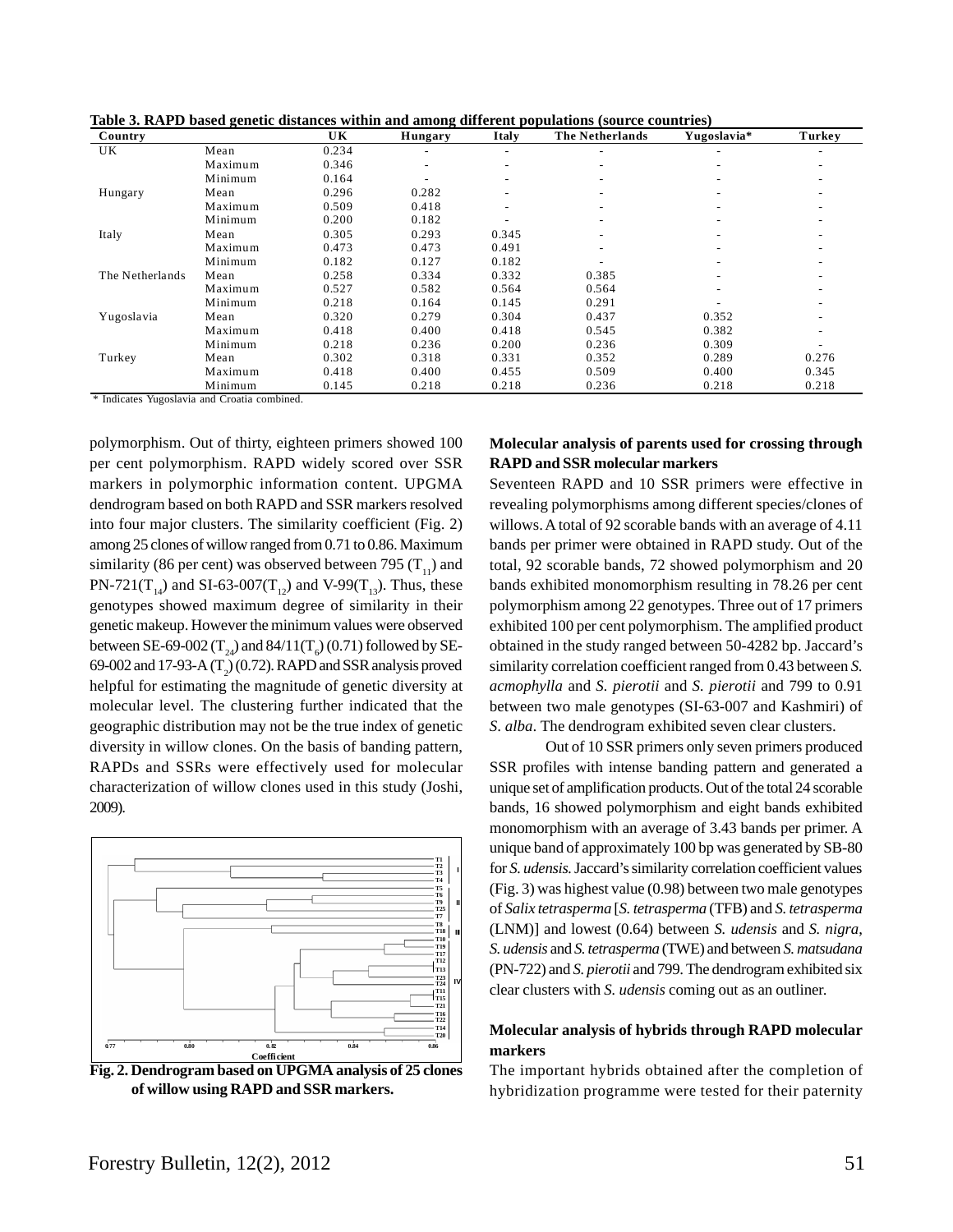

**Fig. 3. Dendrogram based on UPGMA analysis of willow clones using RAPD and SSR markers.**

using four RAPD markers. RAPD banding pattern obtained after the amplification of genomic DNA of both the parents and their hybrid revealed that all the nine hybrids were true to type. The RAPD fragments obtained after PCR amplification were subjected to analysis for obtaining their similarity coefficient with respect to their parents. Results disclosed that six out of nine hybrids were highly similar to their male parents, whereas, three hybrids showed more similarity towards female parents. Hybrid (*S. tetrasperma* (LG) x *S. tetrasperma* (TWE) recorded 100 per cent and 70 per cent similarity with male and female parent respectively suggesting dominant control of male parent. Similarly hybrids [(*S. tetrasperma* (LG) x *S. tetrasperma* (TFB) and *S. tetrasperma* (LN) *x S. tetrasperma* (TWE)] also recorded 100 per cent similarity with male parent. Maximum similarity (96 per cent) with female parent was recorded in *S. matsudana* (PN-227) x *S. matsudana* (PN-722) suggesting dominating control of female parent. Two other hybrids and [*S. alba* (SI-64-017) x *S. matsudana* (PN-722)] and [*S. matsudana* (PN-227) x NZ-1002] also recorded high similarity (87 per cent and 71 per cent) with their female parent, respectively (Choudhary *et al.,* 2011).

### **Diversity study on natural population through AFLP molecular markers**

In Kashmir, *Salix* is cultivated on large scale. There are diverse cultivars of *Salix* found in Kashmir Valley but they are not well demarcated due to similarities in certain morphological characteristics. Andleeb *et al.* (2011) found high diversity in four cultivars of *Salix viminalis* on genetic level assessed with amplified fragment length polymorphism (AFLP). The four primers used generated a total of 240 bands of which 197 (82 per cent) were polymorphic.

## **Establishment of Germplasm Bank-cum-***Ex situ* **Conservation Blocks and Demonstration Plot**

UHF Nauni has largest germplasm collection of willow in India consisting of 200 introduced clones, 70 local collections and 5,000 hybrids. Two germplasm banks are maintained along with one VMG at the university.

#### **Economic Studies**

Biswas and Hussain (2008) and Rather *et al.* (2010) studied the livelihood of willow dependent communities of the Indian trans-Himalayas region and found that the economic benefits of willow diversity have been well understood by the dependent communities of the region in terms of gains through marketing and continual improvement in quality, aesthetics and design. A traditional method for the development of this resource through conscious and subconscious selection of material for small-scale planting and utilization exists in the region despite the introduction of exotic willow (*Salix alba* cv *calve* = *S. caerulea* Smith) during the early decades of the last century in the Kashmir Himalayas. Lesser known uses of willows in the trans-Himalayan region are for making charcoal and Kangri (fire pot) from twigs, chips, etc. to overcome severe winter conditions, as cattle feed from foliage during lean seasons and wickerwork for the manufacture of baskets, flower vases, trays, chairs and other novelty items. Maximum yield/ha of wicker willow has been found in Srinagar (12.69t/ha) and minimum in Anantnag 11.20 t/ha. Subsequently, wicker willow contributes about 35.34 per cent to the farmers average income in Srinagar as against lowest of 1.27 per cent in Pulwama. Numbers of processing units varies from district to district and are maximum in Srinagar and Baramulla as against the minimum in Budgam, Anantnag and Pulwama. The willow- dependent communities carry out weaving jobs about six days a week, 25 days a month and 300 days a year. In the rural/forest villages of the region, viz., Hakimgund and Kachen in Srinagar District of Kashmir, 33 out of a total of 95 family members, are workers. Studies indicate that the income from the weaving per family ranges from Rs. 4,000 to Rs. 17,513,125 and the total income of as many as 14 families reaches Rs. 20,525,360). Thus, the willow bioresource provides a sustainable livelihood. Some of the families have been involved in weaving for over six decades and are recognized for their traits and grass-root innovation.

Kashmir manufactured bats on account of less accessibility to the outside market have not touched popularity and export potential as otherwise it should have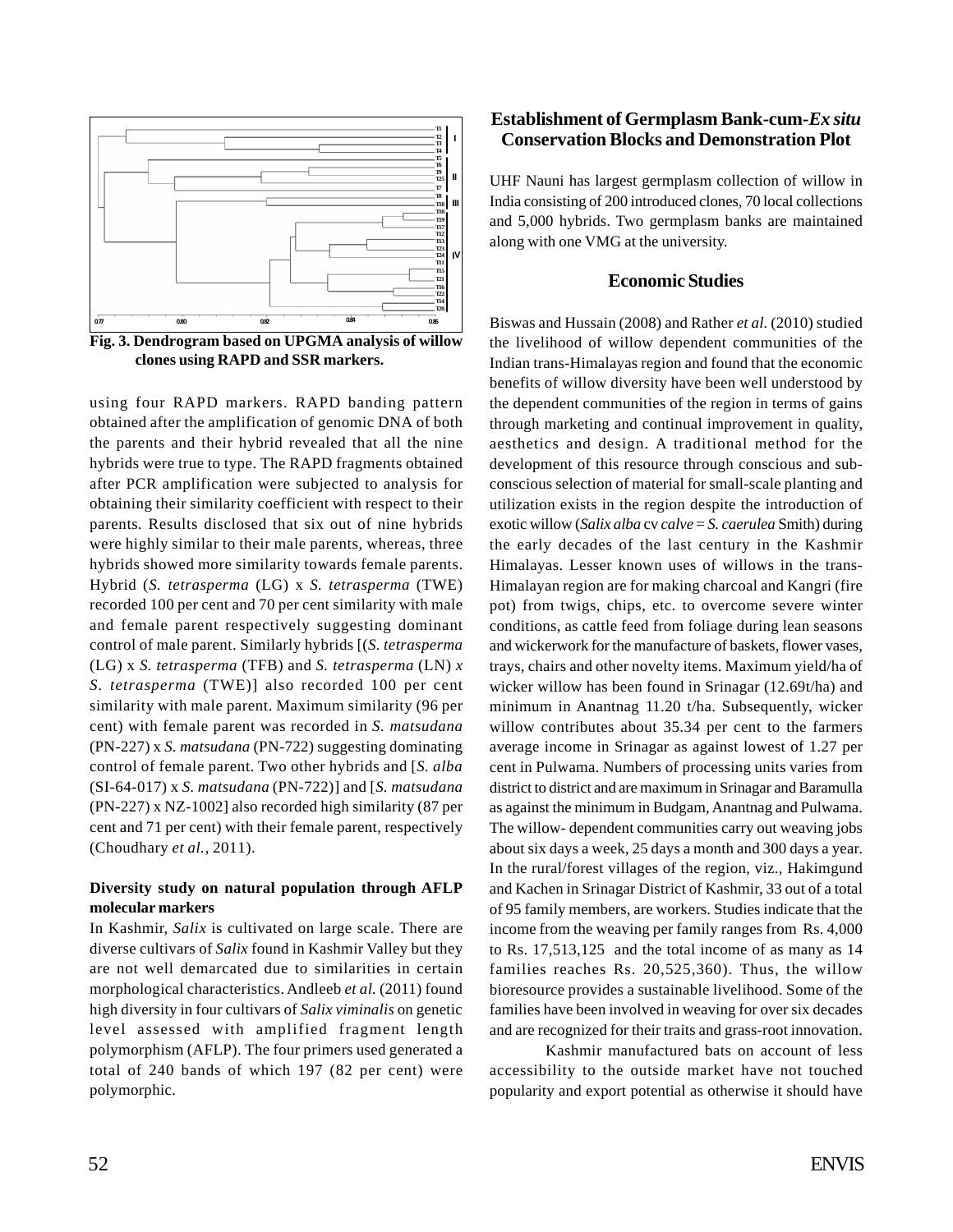been. With this in view a survey was conducted by Hussain and Biswas (2008) to explore the willow-based industrial and market potentials. The mechanical properties taken into consideration by the local manufacturers and also the production status and market trends were studied in Kashmir Valley. The present annual turnover of the products from *Salix* in Kashmir is 600 million in Indian rupees. The production is targeted to the demand of the Indian market presently.

There are number of cultivars of *Salix* species suitable for manufacturing of bat. Over 80 per cent of all cricket bats today are made in India. The remaining 20 per cent (probably less) of bats are mostly made in Australia, England, South Africa, Pakistan, and New Zealand. Around 30 million bats of international standard are required every year which require massive propagation of willow under small scale forestry to harness the potential of this industry. Cricket bat industries are very well established at Meerut and Jalandhar (Bhat, 2004) with annual turnover of approx. Rs. 250 crore, each at both the cities. Approx. 40 cm diameter can be obtained in 9-14 years depending on clone, site and cultural practices. However, such diameter can be achieved earlier (8-10 years) provided more productive clones and intensive cultural management are involved in agroforestry models (Quardri, 1980). Due to lack of willow wood (*S. alba coerulea*) in sufficient quantity, poplar and other species of willow are being used for manufacturing of around 40 per cent substandard bats. (Bhat, 2004; J and K, 2009; Mohamin 2011). During the Cricket World Cup, 2011, cricket bat production went upto 1,200 per day against 400 per day in one the leading factories (BDM) based at Meerut, U.P. They are made of English willow which start as low as Rs. 600 and goes up 21,000 or more per bat (WP, 2011).

## **Highlights/Significant Achievements at Dr. Y.S. Parmar University of Horticulture and Forestry Nauni, Solan, H.P.**

- Nursery testing of selected 78 clones.
- Study of physiological traits and wood characteristics of 25 clones.
- Evaluation of field trial at an age of five years.
- Stability analysis of 18 clones was studied.
- Reproductive biology was worked on important clones for undertaking hybridization/breeding work.
- About  $5,000$  hybrids  $(F,s)$  plants developed through control-pollination by involving outstanding (field tested) clones and selections

of local species (*Salix tetrasperma*). Nursery assessment is in progress.

- Assessment of genetic variation in *Salix alba* using RAPD technique.
- Molecular diversity was estimated using RAPD and SSR primers on promising clones of willow.
- Supply of willow germplasm 26 institutes, NGOs and state forest departments.
- Performance trial at 10 places in H.P.
- Two germplasms and one V.M.G are established.
- Largest germplasm collection of willow in India.
- Promising five clones namely J-799, NZ-1140, 131/ 25, SI-63-007 and J-194 are recommended for plantation in mid-hills of Himachal Pradesh.
- Clone SI-64-017, NZ-1040, V-311, NZ 1002, 131/25 and PN 722 were found suitable in subtropical area (zone 1) of Himachal Pradesh.
- PN-731 and SI-64-017 were found promising in northern tropical zone based on field trial (Kanpur and Gonda).
- Hybrids have been developed involving out performing clones *S. alba*, hybrid clones and local species (*S. tetrasperma* and *S. babylonica).*
- Outstanding hybrids developed by the university will be made available to planting agencies in 2013.
- Clone J-799 exhibited 22.57 meters plant height and 28.75 cm (approx. one foot) diameter in six years. This growth is much better than any outstanding clones of poplar grown at Nauni, Solan.

### **References**

- Andleeb, L; Munshi, A.H. and Dar, A.R. 2011. Genetic diversity in *Salix viminalis* in the Kashmir Valley, India. *American Journal of Biochemistry and Molecular Biology* 1(2):178-184.
- Argus, G.W. 1974. An experimental study of hybridization and pollination in *Salix* (willow). *Canadian Journal of Botany,* 52(7): 1613-1619.
- Argus, G.W. 1997. Infrageneric classification of *Salix* (Salicaceae) in the new world. Systematic Botany Monographs, Vol. 52. American Society of Plant Taxonomists, USA. 121p.
- Argus, G.W. 1999. Classification of *Salix* in the new world. [Available at: www.ou.edu/cas/botany-micro/ben 2227.html].
- Bhat, M.A. 2004. Diagnostic study report of cricket bat-manufacturing cluster-Anantnag. New Delhi. 41p.
- Biswas, Sas and Hussain, S.S. 2008. Livelihood studies of willow-dependent communities of the Indian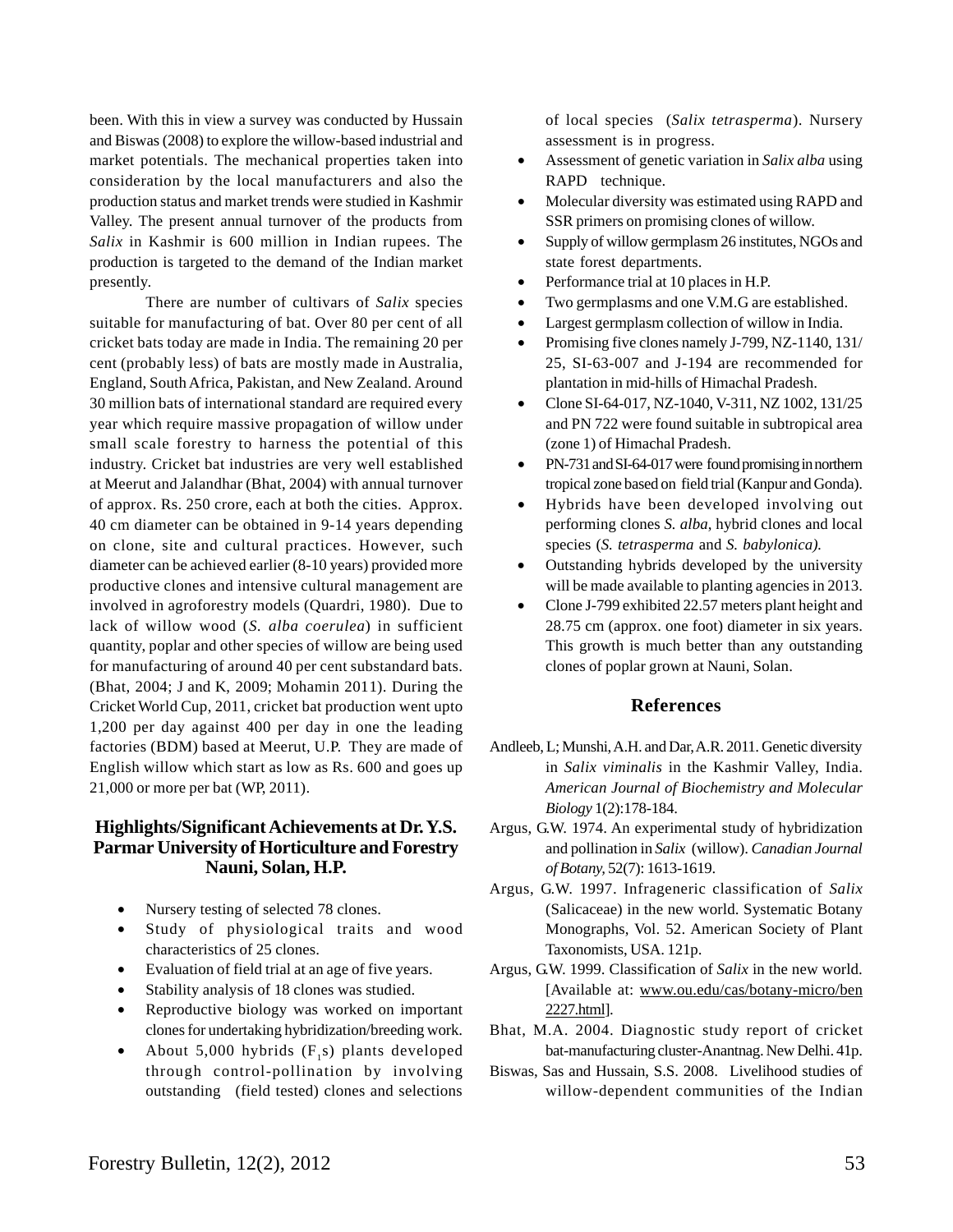trans-Himalayan region with emphasis on sustainable management of the bioresource and improved wellbeing. *In*: 23rd Session of the International Poplar Commission, Beijing, 27-30<sup>th</sup> October 2008. Abstracts. The author. p.20.

- Choudhary, P.; Singh, N.B.; Sharma, J.P., Thakur, I.K., Sharma, A. and Verma, A. 2011. Phenological behaviour and reproductive biology of important fast growing *Salix* species. *Indian Journal of Ecol*ogy, 38(Special Issue): 99-106.
- Hathaway, R.L. 1977. Early growth of *S. matsudana* x *S. alba* hybrids. *New Zealand Journal of Forestry Science,* 7(2): 207-213.
- Huse, S.K., Singh, N.B.; Gupta, A. and Anand, R.K. 2008. Genetic improvement of tree willows in India. *In:* Chauhan, S.K.; Sharma, S.C.; Chauhan, R. and Gill, S.S. *Eds.* Exotics in Indian forestry. Udaipur, Agrotech Publishing Academy. pp. 591-514.
- Huse, S.K.; Singh, N.B. and Anand, R.K. 2011a. Genetic variability of photosynthetic traits and their relationship with growth and biomass parameters studied on tree willows. *Indian Journal of Agroforestry,* 13(2): 41-46.
- Huse, S.K.; Singh, N.B. and Anand, R.K. 2011b. Genetic variability of photosynthetic traits and their relashionship with growth parameters studied on tree willows. *In:* IUFRO Symposium on Short Rotation Forestry: Synergies for Wood Production and Environmental Amelioration, Ludhiana, 10-12 February 2011. p. 85.
- Huse, S.K.; Singh, N.B. and Sankhyan, H.P. 2005.Variation in quantitative genetic parameters studied on growth traits in *Salix* species. *In:* National Symposium on Changing Concepts of Forestry in 21<sup>st</sup> Century, Solan, 21-22 October 2005. Souvenir and abstracts. Nauni, Dr. Y. S. Parmar University of Horticulture and Forestry, Nauni. p. 77.
- Huse, S.K.; Singh, N.B.; Anand, R.K. and Sharma, J.P. 2012. Variation in quantitative genetic parameters studied on growth and biomass traits in *Salix* clones. *Indian Journal of Genetics and Plant Breeding* [Accepted].
- Hussain, S.S. and Biswas, Sas. 2008. Indian willows-based cricket bats of international significance of trade and income. *In:* 23rd Session of the International Poplar Commission, Beijing, 27-30th October 2008. Abstracts. The author. p. 87.
- J and K (Jammu and Kashmir ban on willow movement boosts smuggling). 2009. Economic Times, 14<sup>th</sup> November, 2009.
- Joshi, S. 2009. Molecular characterization of promising willow clones. M.Sc. thesis. Dr. Y.S. Parmar University of Horticulture and Forestry, Nauni.74p.
- Kajba, D.; Bogdan, S. and Prataric, P. 1999. Growth of white willow clones in mixed plantation with black alder (*Alnus glutinosa*) on the peat clay type of soil. *Sumarski*, 11-12: 523-531.
- Kajba, D.; Krstinic, A. and Komlenovic, N. 1998. Arborescent willow biomass production in short rotations. *Sumarski*, 3-4: 139-145.
- Kilemwa, A.M. 2010. Studies on physico-chemical characteristics of wood of promising willow clones. Nauni, Dr. Y.S. Parmar University of Horticulture and Forestry. 93p.
- Kopp, R.F.; Smart, L.B., Maynard, C.A.; Tuskan, G.A. and Abrahamson, L.P. 2001. The development of improved willow clones for eastern North America. *Forestry Chronicle,* 77(2): 287-292.
- Larsson, S. 2000. Genetic improvement of willows for shortrotation coppice. *Biomass and Bioenergy,* 15: 23-26.
- Mohamin, A. 2011. Female bat better. *Kashmir Life*, 3(4): 3-6.
- Newsholme, C. 2003. Willows: The genus *Salix*. Portland, Timber Press.
- NPC (India. National Poplar Commission). 2012. Country report on poplars and willows period: 2008 to 2011 Dehradun, ICFRE. 64p.
- Quardi, S.T. 1980. On activities related to poplar and willow cultivation, exploitation and utilization in Jammu and Kashmir state for the period 1975-79. Foliage, 2(1): 15-25.
- Rather, Tareq Ahmad; Qaisar, K.N. and Khan, M.A.2010. Status and distribution of wicker willow in Kashmir. *Indian Journal of Traditional Knowledge,* 9(2): 403-406.
- Scott, K.G. 1984. Improving the biomass potential of willow by selection and breeding. *In*: Perttu, K., *Ed.* Ecology and management of forest biomass production systems. Uppsala, Swedish University of Agricultural Sciences. pp. 233-260.
- Sharma, J.P.; Singh, N.B.; Sankhyan, H.P.; Chaudhary, P. and Huse, S.K. 2011. Estimation of genetic parameters of newly introduced tree willow clones in Himachal Pradesh, India. *Genetika,* 43(3):487-501.
- Singh, N.B. and Huse, S.A. 2004a. Improvement of tree willows in India. I. Variation of wood characteristics. *In:* 22nd Session of International Poplar Commission, Santiago, 29<sup>th</sup> November to 2<sup>nd</sup> December, 2004. Abstracts. The author. p. 48.
- Singh, N.B. and Huse, S.A. 2004b. Improvement of tree willows in India. II. Genetic variability of photosynthetic